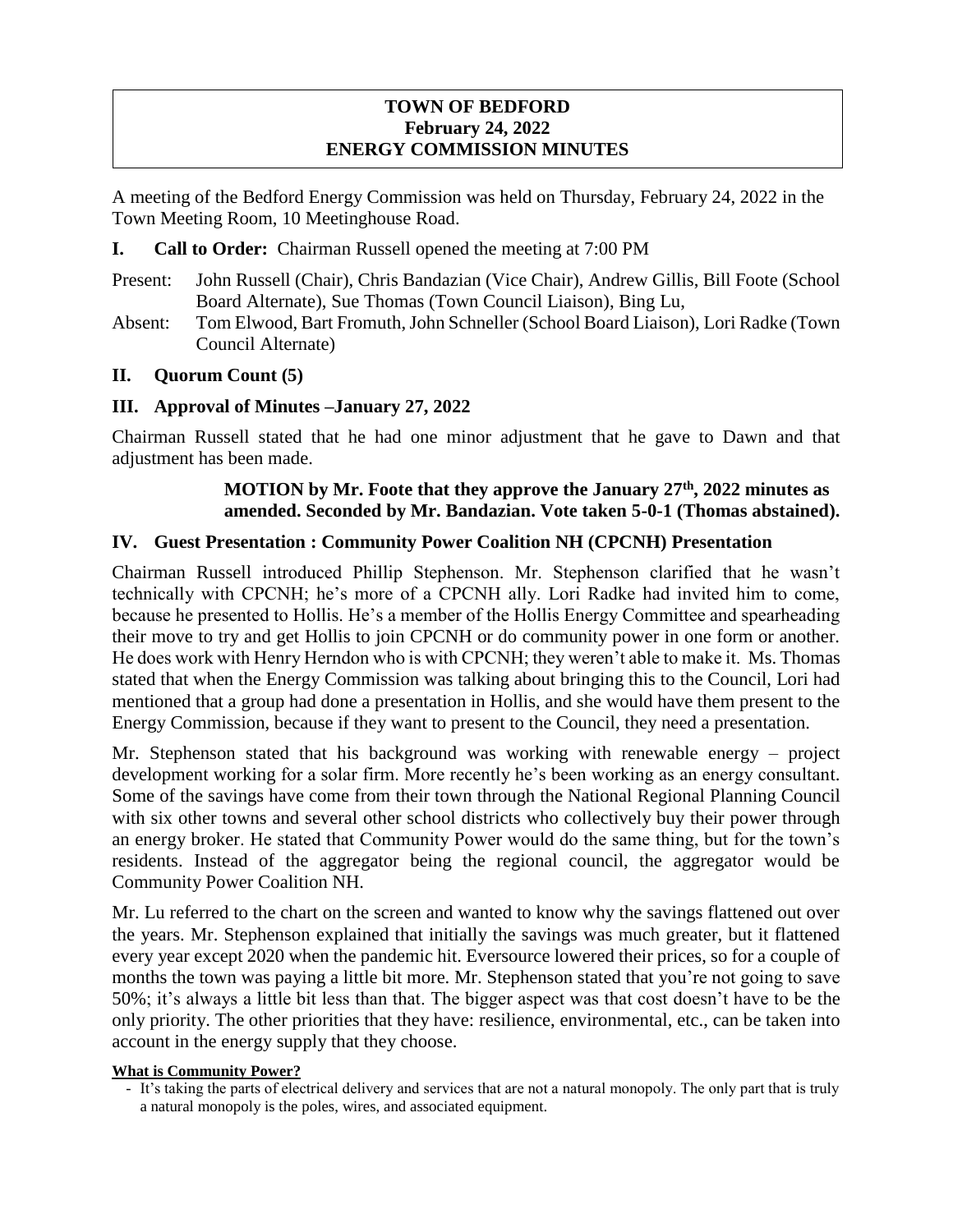- There is nothing that says that one entity needs to be the only one that chooses where the power gets generated and what kind of power. There is nothing that says only one entity can decide what kind of efficiency programs or other activities are provided through the same channels.
- The intent is to take back those elements out of the hands of the entities that have it, which is a limited, competitive market and put it either in the hands of an individual town who can use a broker and make their own decisions or many municipalities or government agencies and pool it together to make their own choices.
- You would still call the same emergency number, they are still responsible for keeping your lights on. This is much more happening at a financial level in terms of the affect.

Chairman Russell stated that he was worried about the nature of the harshness of winter and the maintenance of the grids, the wires, poles, etc. and the regular investment into that; it's expensive. What worries him was Eversource takes a bit of money here and makes a profit. They can take that money and can invest it into lines. Investment in a grid was a critical thing for a state like NH. Mr. Stephenson stated that that was broken out on your power bill. Chairman Russell stated that the point is if you take away that profit from Eversource, would it impact. If 50% of all towns do this, are they going to subtract from something that they should not be subtracting from.

Mr. Stephenson stated that in much of the country, utilities are already deregulated meaning they are already completely decoupled from the supply of power. They only make their money off of the returns that the PUC allows them to get for making investments in the grid. In NH, that's already the case. They do these every 6 month auctions, because they are mandated to do them; they don't collect profit on it. The way they make their money on all of the infrastructure and investments is through their rate cases where they say to the PUC 'here's what we need, this is how much we have to invest', and there's a regulated rate of return that they are allowed to make on that. Other parties come in and say no, they don't need that, it gets hashed out, and they walk away. This is the other part of the bill, which is the energy supply component of the bill.

Chairman Russell wanted to know in Mr. Stephenson's professional opinion, they weren't compromising grid, investment in grid, investment in lines, linemen, etc. Mr. Stephenson responded no. It should not have an impact. There were ways that it could affect resiliency. Some areas want to orient some of their community power choices towards bringing more local resilience. This allows you to, through being the supplier of electricity, decide if some of those sources make sense in your mix.

Chairman Russell stated that his major concern was the grid and his only objection to the whole thing. He was terrified that they put something in place and then you wake up one day and there's a terrible ice storm outage. Mr. Stephenson stated that if you look at your power bill, more money goes to Eversource than to the power supplier. It's pretty standard. In the northeast where the transmission assets are managed by independent non-profit, the ISO and distribution by utilities. They are both treated separately and that way when you are looking at grid specific investments and it gets hashed out; that's just been the regulated monopoly. Councilor Thomas thought Chairman Russell was asking was would Eversource take the profits from the supply side and put it into…she knows it's regulated. Mr. Stephenson stated that they aren't allowed to make profit on that. Liberty Utilities does 'decoupling', which is was a more extreme version of this which is to say the way they are compensated is completely divorced from the non-grid assets. Unitel is doing the same thing. They believe their job is taking care of the grid and that they're comfortable in a world where that's what they focus on and how they get compensated on it. Mr. Gillis stated that Eversource used to own power plants. Now they just run the grid and delivery. Mr. Stephenson stated that NH was the first state in the country to deregulate and force the utilities to sell off to make it competitive. Clifton Below of Lebanon, who was in the State Legislature is pushing for community power. It's one of his primary goals behind deregulation that wasn't fulfilled.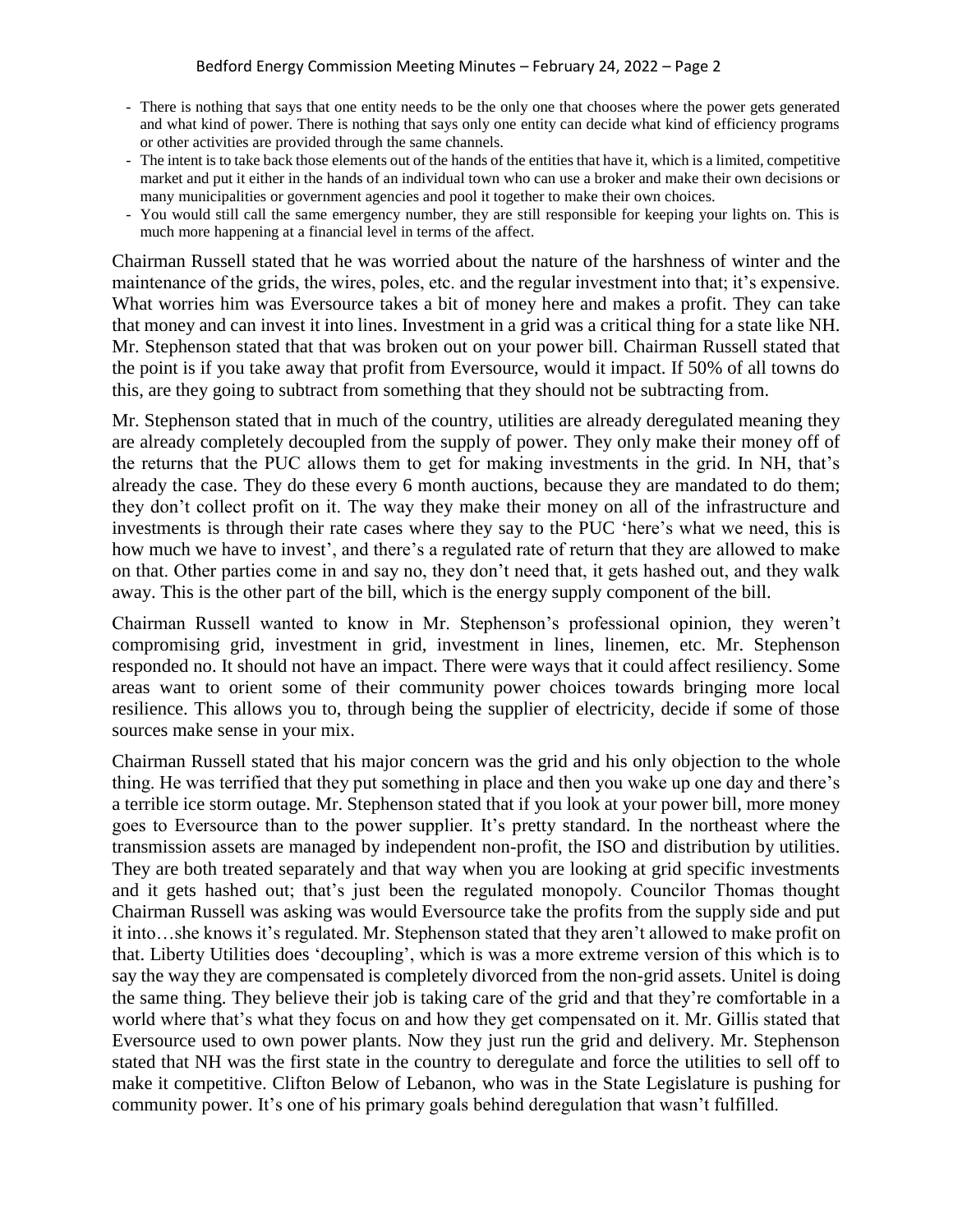#### **Why choose Community Power?**

- Local Control
- Lower Pricing
- Renewable Energy
- **Electricity Market Innovation**

Chairman Russell stated that he was researching a Rhode Island operation that was doing a lot of work with Rhode Island and Massachusetts and one of his old towns, Somerville and Brookline, and they were up at the 11% aiming for 20% renewable, and 30% for Brookline. He wanted to know if they were able to maintain savings and do something optional like they would aspire to do more renewable. Mr. Stephenson stated absolutely. Renewables were much less expensive than they used to be. A key aspect of renewables and local generation is how the power is valued. The concept in a place like this where it cost so much to deliver power, when you generate the power closer to the source and you offset the need to ship more power, you are actually generating huge savings on what is actually the biggest part of the bill. Because that wasn't a thought process, the rules have not always been set up to give that credit where it's due despite that fact that it's creating these big savings. They don't have to expand the size of that transmission line, because instead of putting the power on the end of the line, they've put it where the load is. Community Power brings the consolidation of an interest group for the people who want to do these things. They've got a law right now that they are working through the Legislature whose purpose is exactly what he just described, to ensure that these projects can get credit to an extent at which they lower costs for transmission and distribution. One of the main ways that costs on bills gets calculated is they see how much of the power is getting used by each state that's getting shipped around and it just gets divided up based on that. All of the states around us are doing lots of distributed generation, lots of energy efficiency, so their relative percentage of that cost is going down. There is an active push by this group so when you put a solar project here, it's not just the value of the power, it's the fact that less power has to be shipped, because more of it is getting generated here. That's the electricity market innovation aspect that was one of the more exciting ones.

### **Pathways to Community Power**

- 
- 
- Short-term wholesale purchasing  $\circ$  Can work with brokers
- 
- Established model in the Monadnock region Experience in Retail innovations

#### **Energy Broker Community Power Coalition of NH**

- Commercial Business Nonprofit Joint Services Agency
- Full-service consulting  $\bullet$  Short & long term wholesale purchasing
- Mix of energy sourcing possible Mix of energy sourcing possible
	-
	- Investment in local energy
	- $\bullet$  Initial load > Liberty Utilities

Mr. Stephenson stated that Standard Power and Freedom Logistics were two energy brokers that many companies and municipalities were using. He was advocating for Community Power Coalition of NH. It was taking best practices of what's been done elsewhere particularly in California where instead of each community trying to do its own thing, if they ban together a larger group of communities, you have the scale so they can create their own professional staff to run the portfolio management still working with outside consultants that have necessary expertise. The way that this gets funded is if Community Power was going to save people 15% of their budget then maybe they pass on 13% of the savings and that 2% funds the cost of running the Community Power. There's no taxpayer dollars, no liability of the Town, and any vendor that signs up with Community Power knows that if Community Power goes bankrupt, it goes bankrupt. No town behind it would ever be in trouble and any individuals who were using the power could at any time switch back. That's the risk that the  $3<sup>rd</sup>$  parties were taking and more comfortable taking that, because they've already taken it many times with Community Power across the country and they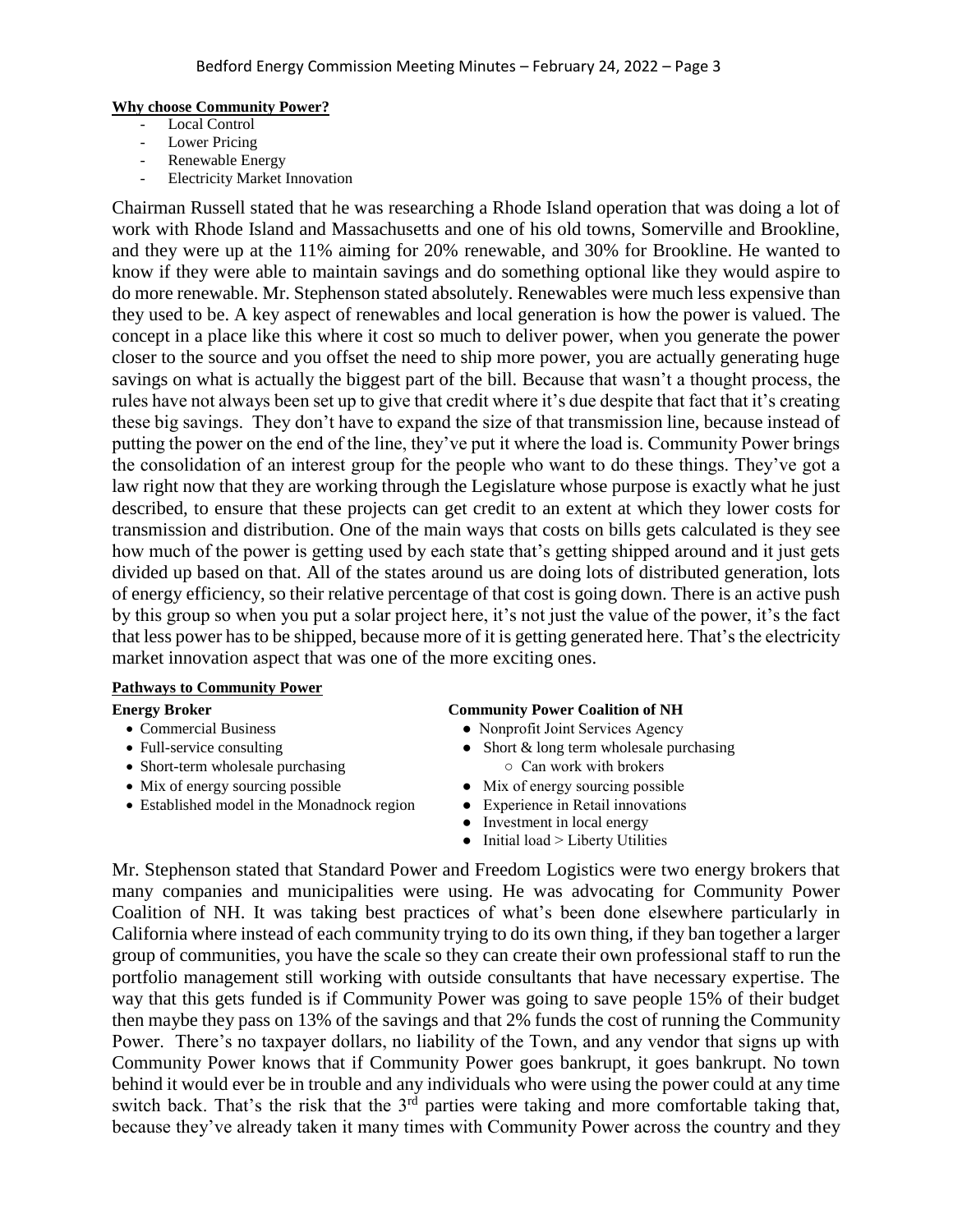understand how it all works and they don't do business in the first place until they've investigated and ensured that the risk management practices of the organizations were sufficient.

#### **Hollis Energy Commission (HEC) recommends joining Community Power Coalition of NH (CPCNH)**

| Because                                                                   | <b>CPCNH Founding Member Towns</b> |                   |
|---------------------------------------------------------------------------|------------------------------------|-------------------|
| • Combined load of member towns will be greater than all of Liberty       | $\bullet$ Nashua                   | $\bullet$ Warner  |
| Utility's current NH load. Buying power will lower rates for all.         | $\bullet$ Lebanon                  | $\bullet$ Walpole |
| • Towns sit on board of directors & weigh in on decisions. Gain local     | $\bullet$ Hanover                  | • Newmarket       |
| control over where and how we get our energy.                             | $\bullet$ Exeter                   | • Plainfield      |
| • Liability is separated from towns and place in the Organization formed. | $\bullet$ Dover                    | $\bullet$ Enfield |
| • No recourse to the town.                                                | $\bullet$ Rye                      | $\bullet$ Durham  |
| • Specific programs will be opt-in and optional.                          | • Harrisville                      | $\bullet$ Hudson  |

CPCNH can advocate for our town's rate payers at the state level based on our priorities.

Chairman Russell wanted to know if CPCNH was driving the adjustment to that bill and Mr. Stephenson responded yes. He was testifying in the committees, but he was one of hundreds. They had to schedule days of extra hearings to hear all the people going in who opposed it who were from the biomass industry, clean energy industry, rate payers, the Mayor's Association of NH, the Municipal Association, and superintendents of schools.

Chairman Russell wanted to know in terms of Bedford with about 25k people, how many people they would need to employ if they went with an energy broker versus CPCNH in order to handle the various aspects of running a program with municipal power. Mr. Stephenson stated that the number of employees had to do with what the scope was. The simplest version of this was having a broker give them the lowest cost possible portfolio management solution, which was a small percentage of one person's time. They don't need to do much at all. It was about the level of ambition. If they were trying to be net zero by X date and they want to use the electric bill as a way to fund public EV charging stations, and they want to have local resilience, and their ambition was much bigger, then that would draw up the resources and would be outside the scope of the typical broker. If they want to go with a broker and say they want 20% renewable energy and go that route, brokers do a good job and they could do that. It had to do with where they were trying to get. There were pluses and minuses of the different paths. The CPCNH was more involved, because they would have a board member, but ultimate ambition is also much higher.

| <b>What changes with Community Power?</b>                                                                                                                                                                                                     |                                                                                                                                                                                                                                                                          |                                                                                                                                    |  |  |
|-----------------------------------------------------------------------------------------------------------------------------------------------------------------------------------------------------------------------------------------------|--------------------------------------------------------------------------------------------------------------------------------------------------------------------------------------------------------------------------------------------------------------------------|------------------------------------------------------------------------------------------------------------------------------------|--|--|
| Wholesale<br>- Towns can buy energy based on their<br>own energy goals and priorities                                                                                                                                                         | <b>Utilities</b><br>- Utilities still own & maintain<br>poles and wires                                                                                                                                                                                                  | Retail<br>- Billing features allow for innovative<br>funding for energy efficiency & grid<br>modernization                         |  |  |
| <b>What is the Community Power Coalition?</b>                                                                                                                                                                                                 |                                                                                                                                                                                                                                                                          |                                                                                                                                    |  |  |
| <b>Streamlined Formation</b><br>- Statewide Peer Network<br>- Technical Services for Committees<br>- Coalition Templates:<br>Enabling resolutions<br>$\circ$<br>Electric Aggregation Plan<br>$\circ$<br>Public education materials<br>$\circ$ | <b>Shared Services</b><br>- Vendor Vetting<br>- Electricity Procurement and<br>Portfolio Risk Management<br>- Contract Management<br>- Customer Services<br>- Local programs                                                                                             | <b>Local Projects</b><br>- Joint Power Solicitations & Economies<br>of Scale<br>- Community Solar + Storage Project<br>Development |  |  |
| <b>Phase 1 of Coalition Memberships</b><br>Benefit from peer-to-peer resources<br>sharing and expert support for the<br>program approval process.                                                                                             | <b>Phase 2 of Coalition Memberships</b><br>Shared services and economics of scale for launching Community Power<br>programs, procuring electricity, operating the program, contracting for new<br>project developments, implementing local programs, and engaging at the |                                                                                                                                    |  |  |

**How does a Community join the Coalitoin?**

A local governing body votes to adopt the **Joint Powers Agreement** and then executes it to join the Coalition

Legislature & PUC on public advocacy and market reforms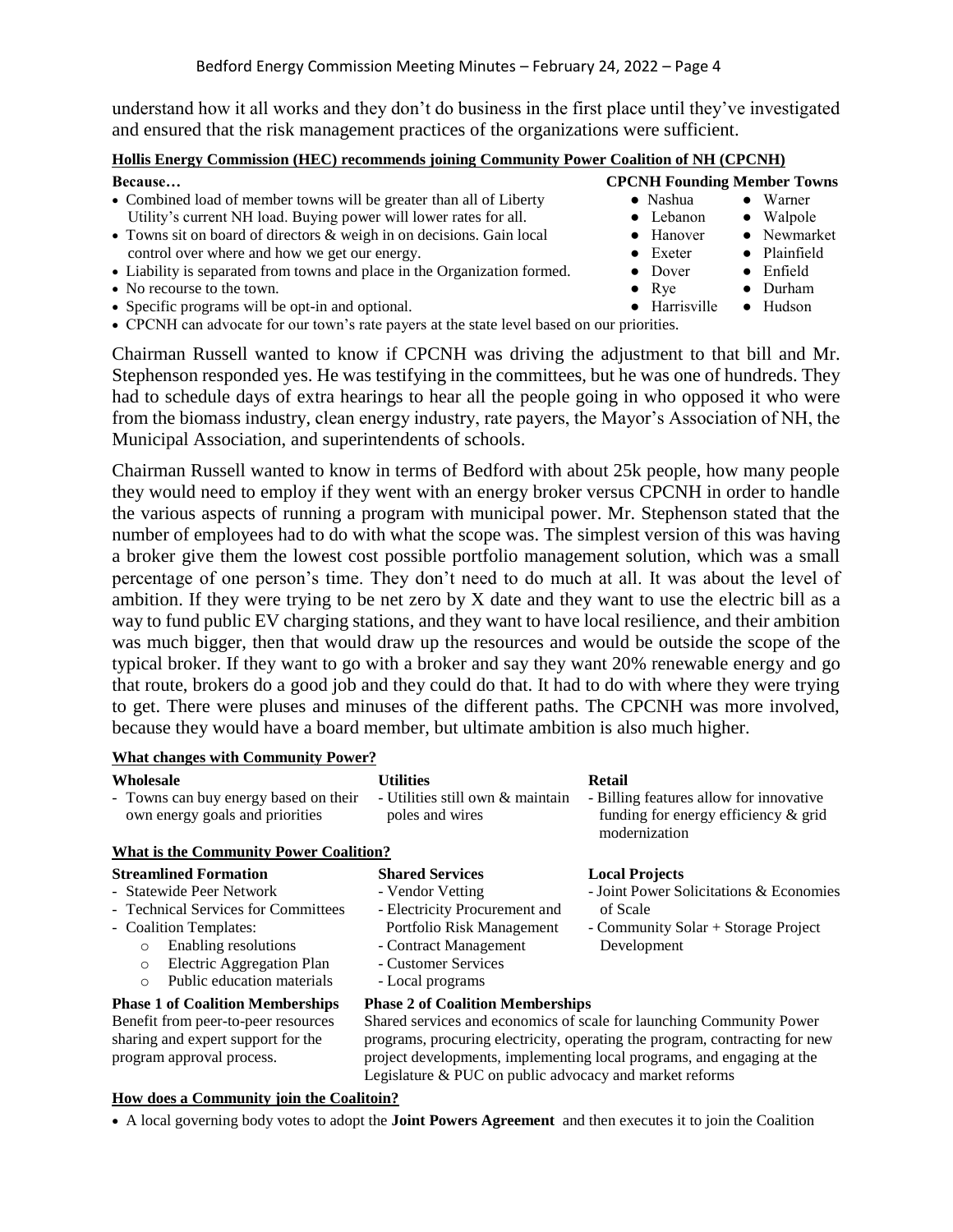- A Joint Powers Agreement is a contract among local governments to create a public corporation which they govern
- The Attorney General has approved the Coalition's Agreement as conforming to the laws of New Hampshire
- Governing bodies of Lebanon, Hanover, Exeter, Nashua and Harrisville have approved the Joint Powers Agreement as of June 7, 2021
- Target Incorporation Date: August 2021

Mr. Stephenson stated that the Town Council would need to sign the Joint Powers Agreement, but then they would have to create a plan for their community power formation and that would have to be voted on at Town Meeting.

Mr. Foote wanted to know if they had school districts involved in this. Mr. Stephenson stated that they don't and wasn't sure how that would work. This was driven on residential. Mr. Gillis thought the school district was large enough to buy power by themselves and didn't think this would help them as much as a random person living in Bedford. Mr. Stephenson thought it was an interesting concept and would be happy to ask about it. Mr. Foote stated that they shop their prices around and they get the best deal they can, but they were still paying distribution; that's unavoidable. Mr. Stephenson stated that he could see a scenario where once it was up and running it could have public entities be a part of it, but that it's not his expertise and there may be a line in the Legislation where it specifically says not that. Mr. Bandazian stated that as it's been explained to them before, it would include small businesses, because they're not benefitting from shopping their rates the way large commercial businesses were. He would imagine the door would be open. There would be no reason to exclude. Mr. Foote added knock on the door and see if they would be interested.

### **Community Power Roadmap: Three Key Steps**

- 1) Join the Coalition
	- Local Governing Body adopts the Coalition's Joint Power Agreement
	- $-$  Appoint primary  $\&$  alternate representatives to serve on Coalition Board of Directors
	- **Coalition Resources: expert support, explanatory materials & template resolutions**
- 2) Establish a Community Power Committee
	- Local Governing Body establishes a Community Power Committee
	- Committee sets timeline and process for program approval
	- **Coalition Resources: template resolution & process support**

Committee discusses local issues & collects data

- Discuss local governance, policies and objectives for the program
- Receive aggregate electric load data from the distribution utility

#### **Coalition Resources: governance discussion & data request support**

Committee finalizes draft Community Power Plan

- Committee finalizes Coalition template Plan (includes requirements of RSA 53:E)
- **Coalition Resources: Plan template & advisory support**

Committee holds Public Hearings & adopts Plan

- Committee adopts plan after incorporating pubic feedback
- Governing Body submits the Plan to Legislative Body for adoption
- **Coalition Resources: educational materials & presentation support**
- 3) Approve the Community Power Plan
	- City Council or Town Meeting votes on Electric Aggregation Plan
	- Must be approved by majority present and voting)
	- **Coalition Resources: summary materials for officials and voters**

Mr. Stephenson mentioned that sometimes the Energy Committee takes on the role of Community Power Committee. Chairman Russell wanted to know what other communities were doing about the committee. Mr. Stephenson stated that he wasn't familiar with how it's been done everywhere else, but he knows specifically in some cases where it had been done by the energy committees. Chairman Russell wanted to know if they should take their Energy Commission and say that they are the committee. Mr. Stephenson stated that it's up to the Council.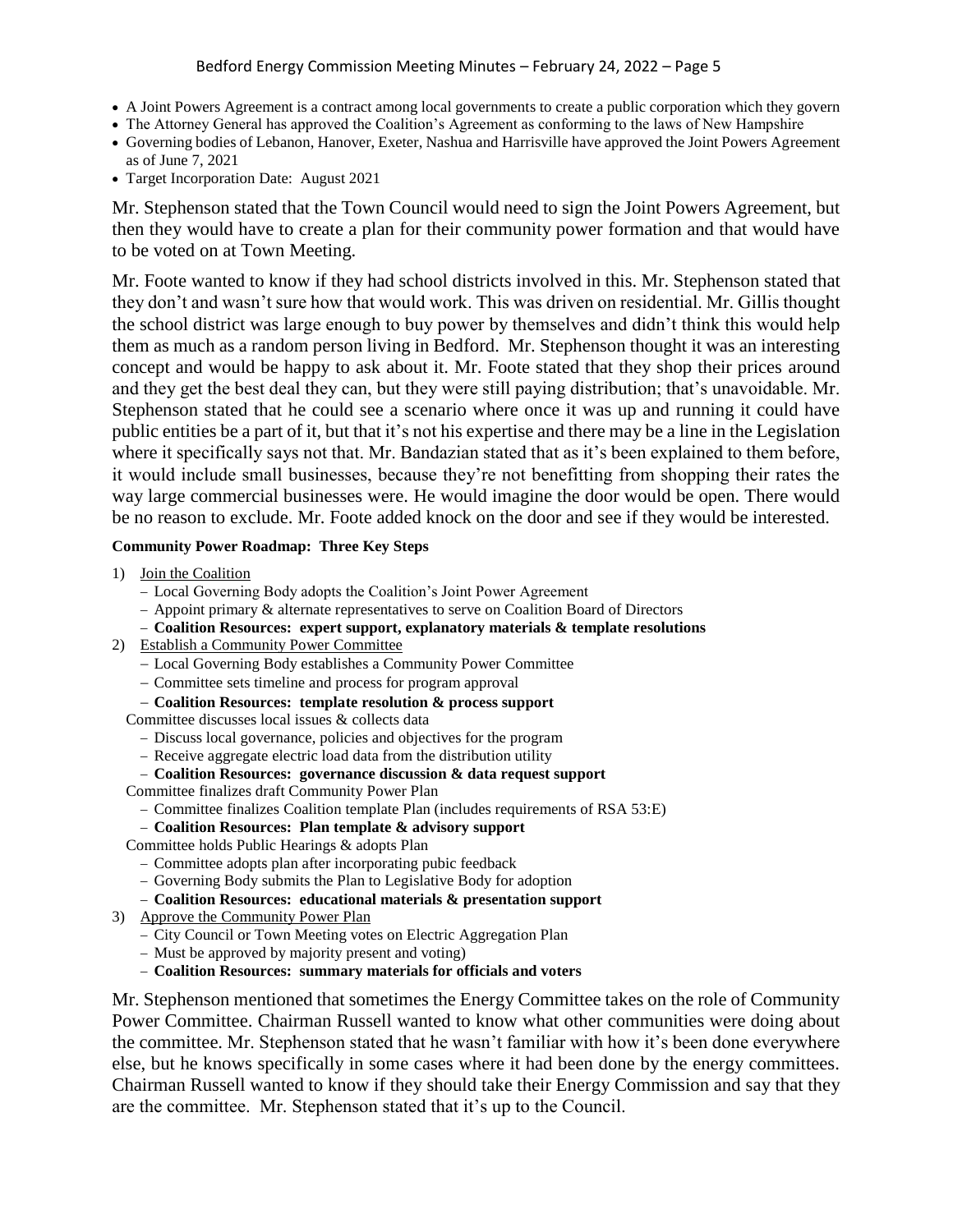Councilor Thomas stated that the Council hadn't done anything yet. That's why they needed this presentation, because they have to present it to the whole Council. She knows that Dave (Gilbert) said that it could be the Energy Commission. Mr. Stephenson stated that it's scary; he's presented twice to the Hollis Select Board.

Chairman Russell stated that he was with North American Power and he switched back to Eversource. It was simple, his bill was steady and safe. That's why he keeps asking questions. He thought the default position was going to be 'why would he ever switch from Eversource?' You pick up the phone, they are right there, and they are local. Mr. Gillis stated that that's always an option. Councilor Thomas stated that she knows from talking to Rick Sawyer and some of the Councilors offhand, the big drawback has been that these plans were 'opt out' for the residents instead of 'opt in'. That was a big sticking point when it came before Councils before. They don't like the fact that you are automatically in it until you opt out. It takes a lot of community education and getting the community educated is sometimes really hard to do. Mr. Stephenson stated that that's been one of the major concerns in Hollis as well. All the education they do, most people couldn't tell you if Eversource is who they pay, won't pay attention to it, won't do anything. Mr. Gillis stated that what's important was if they don't do anything, they'll save money and that's the point. Councilor Thomas stated that the community votes at the end anyway. Mr. Stephenson stated that the point he likes to make when that's brought up is nobody chose Eversource; it was just here. What they are actually doing when they put this up for a vote was for the first time ever giving the community a chance to make the choice. The Town Council doesn't make the choice. You just give them the option to make the choice. That's the point he would make back to say what they are doing is preventing the Town from having a choice and forcing them to have their energy choices made by a corporation far away that could care less about what they think about their energy sources. Councilor Thomas thought the hang up would be people were going to read this and be 'I'm happy Eversource gives me my electricity; I'm good to go.' There's a huge education component. Mr. Stephenson stated that there would be a few people who say that, but he believed the vast majority of them would drop it in the junk mail pile and not notice.

Mr. Foote clarified that the last step would be a warrant that appears on the Town side. Mr. Stephenson stated that that's where the rubber meets the road. They could tell the Council that the JPA opens the door to get serious. It doesn't close any door. It's not even the warrant that does it. After the warrant you have to sign cost-sharing agreements saying they are going to use a percentage of the bills to pay for the services that they are going to get. Still to a net cost reduction to what they are receiving now. That's the idea. They could also put right in the Plan that a requirement is this does not launch unless the power price is less than what they pay today.

Mr. Stephenson stated that a lot of the slides he used were stolen. He can't take all the credit. The CPCNH puts together a lot of good stuff. Councilor Thomas stated that the reason to have this presentation was because you can't just go into the Council and say 'let's talk'. This was a very put together well done easy to explain presentation.

Mr. Stephenson stated that they want to make sure they talk about the 'opt in' thing. Address the 'opt out' aspect up front so that they don't think that they are trying to hide it. It has never work where it has been 'opt in', it only works when it is 'opt out'. When you ask people in those communities, they are happy. Chairman Russell wanted to know if the 'opt out' was only at the very start or at any point. Mr. Stephenson stated that it's both. There are two parts. In the beginning part, it's anytime. At the beginning part, there's Legislation that it's a requirement that the Community Power group notify everybody, so they are blasting everybody saying this is coming and you don't have to be part of it, 'opt out'. If they don't, then they are automatically enrolled,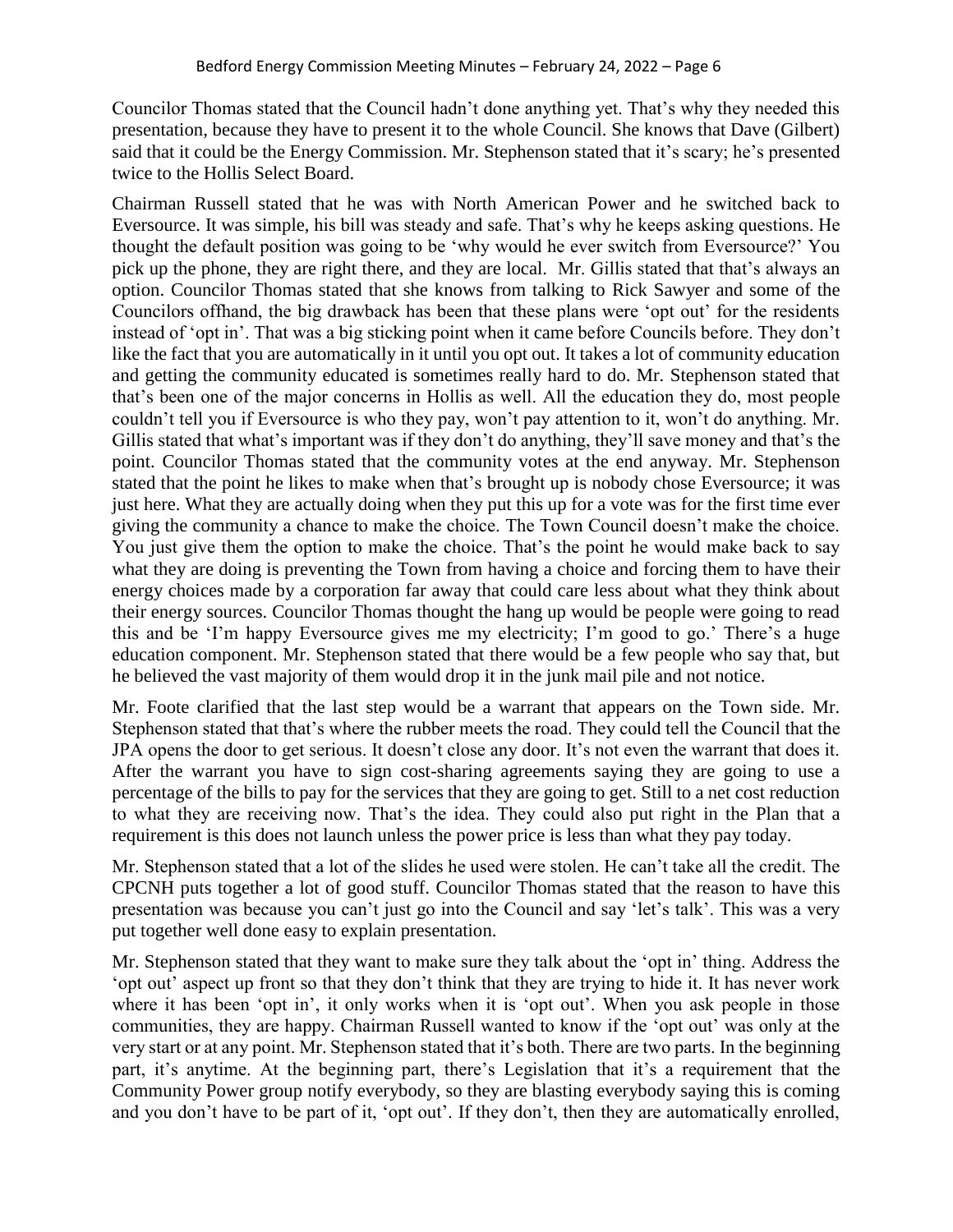but then as soon as they see it and decide that they don't like it, they can always call up and say 'No, I want to pay more for my power'. Mr. Gillis stated that there's an 800 number you can call and say you want to pay more for your power. People never want to feel that they are trapped. Even if it's helping them. Councilor Thomas thought maybe that's how they present it to the community by saying 'You didn't choose Eversource. You got Eversource. Now there's a chance to choose'. Mr. Gillis stated that that's the first time he heard it put that way and he liked it a lot and thought it needed to be slide #1 in the deck.

Mr. Bandazian wanted to know if the systems benefit charge stays with Eversource or was there a local authority over those funds to direct energy efficiency programs that they want. Mr. Stephenson stated that the systems benefit charge is for energy efficiencies. Mr. Foote wanted to know if it was part of REGGI. Mr. Stephenson responded no, that's separate. This is the charge that we pay; it is a line item on the bill. There is a vision within CPCNH to take over more of the responsibility for those and believes that there's an avenue for that. Mr. Bandazian stated that he would like to see that program more targeted towards their demographic here in Bedford than a one size fits all for the State.

Mr. Gillis stated that the next step was to make a presentation to the Town Council. Mr. Bandazian thought that based on this presentation and a little more information gathered with the case studies would be very convincing and what people would want to see who are skeptical about this.

Mr. Stephenson stated that he could put them in touch with Lisa Sweet who is on the Rye Energy Committee and on the Board of Directors of CPCNH and would be the best point person to assist.

Mr. Lu wanted to know if there was a slide that explains what kind of expense the Town would expect to join this program, because if they present this to the Town, they will want to know what their expense and do they have to spend money. Mr. Stephenson stated that the only money they would have to expend would be when they have the Town attorney review the Joint Powers Agreement. The actual CPCNH itself, the way these things have been launched and the intention of how it would be launched here is that you have vendors who will sign up to agreements to do all of the work ahead of time and then be paid out of the rates in the future, so they do it at risk. You pay nothing out of pocket. It's clear in the Legislation that the Town cannot be responsible for any of the cost. There is no impact other than any due diligence that they choose to spend money on ahead of time. Mr. Lu thought that was critical when they make a presentation that the slides need to show that.

Councilor Thomas stated that on March 14<sup>th</sup> the Council reorganizes and there would be a minimum of two new members. After that, she would ask whoever the new chair is to get on the agenda.

# **V. Reports of Members and Committees**

# **b. School projects**

Mr. Foote stated that the School Board had one position open and three people running for it. They have four warrants. The operating budget was up \$2m. It was a big jump, but costs have gone up because of COVID and the inflation rate. Oil is through the roof, Special Ed is high and healthcare costs. A lot of things out of their control. They have the HVAC warrant, which would replace the heating ventilating equipment in Peter Woodbury, Memorial and McKelvie. That's going to be \$4.2m and they have \$800k in federal funds that they were going to apply directly to that equipment, so the bond would be \$3.2m. The tax impact would be \$0.03 per \$1,000. With the interest rates the way they are, this was about as affordable as they could possibly make it. They have a sprinkler warrant. This is the 3<sup>rd</sup> time they've brought it around, but this one is the cheapest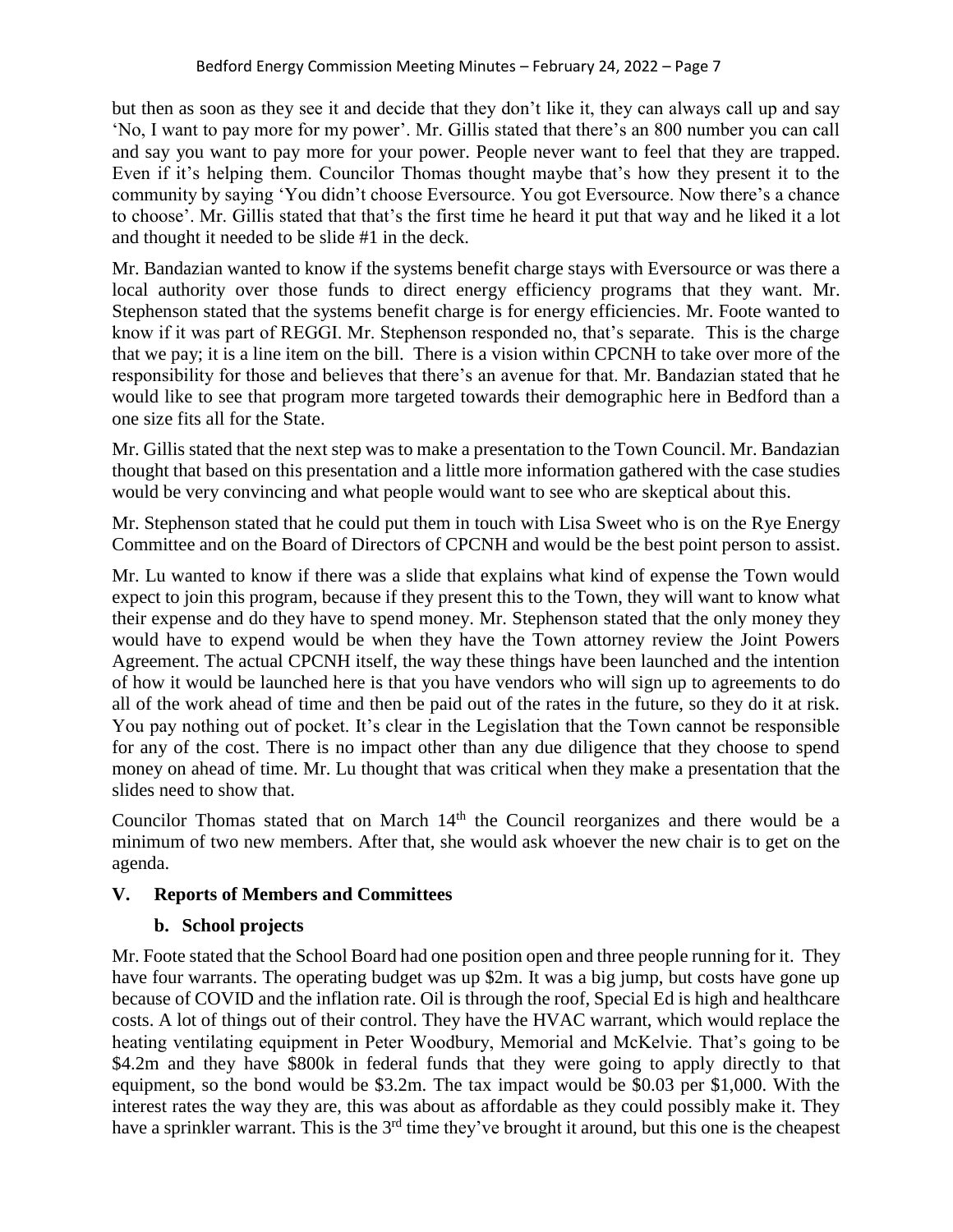one they could possibly make it. It's \$0.01 per \$1,000. It's going to go up \$0.02 or \$0.03 the following years. It would be for Peter Woodbury, Memorial and McKelvie. The HVAC also picks up Riddlebrook. These aren't wants; they are definitely needs. He asked everyone to come out and vote on March 8th and support the budget and support the warrants.

## **VI. Old Business**

- **a. Solsmart –** No updates
- **b. Solar Projects –** same status
	- 1. **Transfer Station**
	- **2. Town Pool PV Shade/Shelter**

Mr. Bandazian stated that they need to get the new Town Council seated and ready to go, but there's a small window to get things done.

## **c. Municipal Aggregation Cost Analysis**

- **1. Report from the team**
- **2. Energy Commission to assume the role of creating the Study Committee for CCA and how to proceed**

Chairman Russell thought the earlier presentation was great. He had a lot of questions and they were addressed.

## **VII. New Business:**

## **a. Discussion: Building Car Charging Stations Opportunity**

Mr. Gillis stated that NH got the Dieselgate funds. They never submitted anything. There was a discussion about school buses, which they don't control. Now there's the \$7b for car chargers. It was on the Build Back Better plan, which didn't go through so apparently they got it through on some other by itself, government infrastructure, so it passed. The states are responsible for doling it out. He didn't know how they decide how much each state gets, but they get a big block. He stated that on the Senate floor right now there was a bill, which would create the fund that accepts all of that money coming in. There are six things they can dole it out for including car chargers, electric buses, and electric school buses. The main thrust of it is to build 500 chargers and they want them along transportation corridors. They have a whole list of where those transportation corridors are. Bedford has Route 101 and it's a listed transportation corridor. It goes from Manchester to Keene and currently there isn't one electric charger on that entire length. The only good electric charging they have that is on that corridor is at the Mall of NH. He didn't know if they prioritize the projects if they're on a corridor and how it all works. It's looking like 80% of the cost if you are a private entity and 100% of the cost if you are a non-profit entity like a town. They could say we want a charger here and they would give us all the money to build it. They just have to submit the plan to do it. Mr. Foote wanted to know if the Town would install it at a private facility like the guy who's building the gas station. Mr. Gillis stated that he would get the 80%. Mr. Foote stated if he applied for it, but what if the Town applied for it and put it on his property and Mr. Gillis responded that he thought so and they would kind of manage it. He thought for the Town, when was the Town going to get their first electric vehicle, because it saves massive amounts of money. With a police car it's in operation constantly, so the miles they put on was way more than a regular vehicle. You are saving 50-65% on fueling costs using electricity versus gas, so the savings just on that was pretty huge. Then there's the maintenance. Electric vehicles don't require really any maintenance, so the maintenance costs are a massive. Mr. Foote wanted to know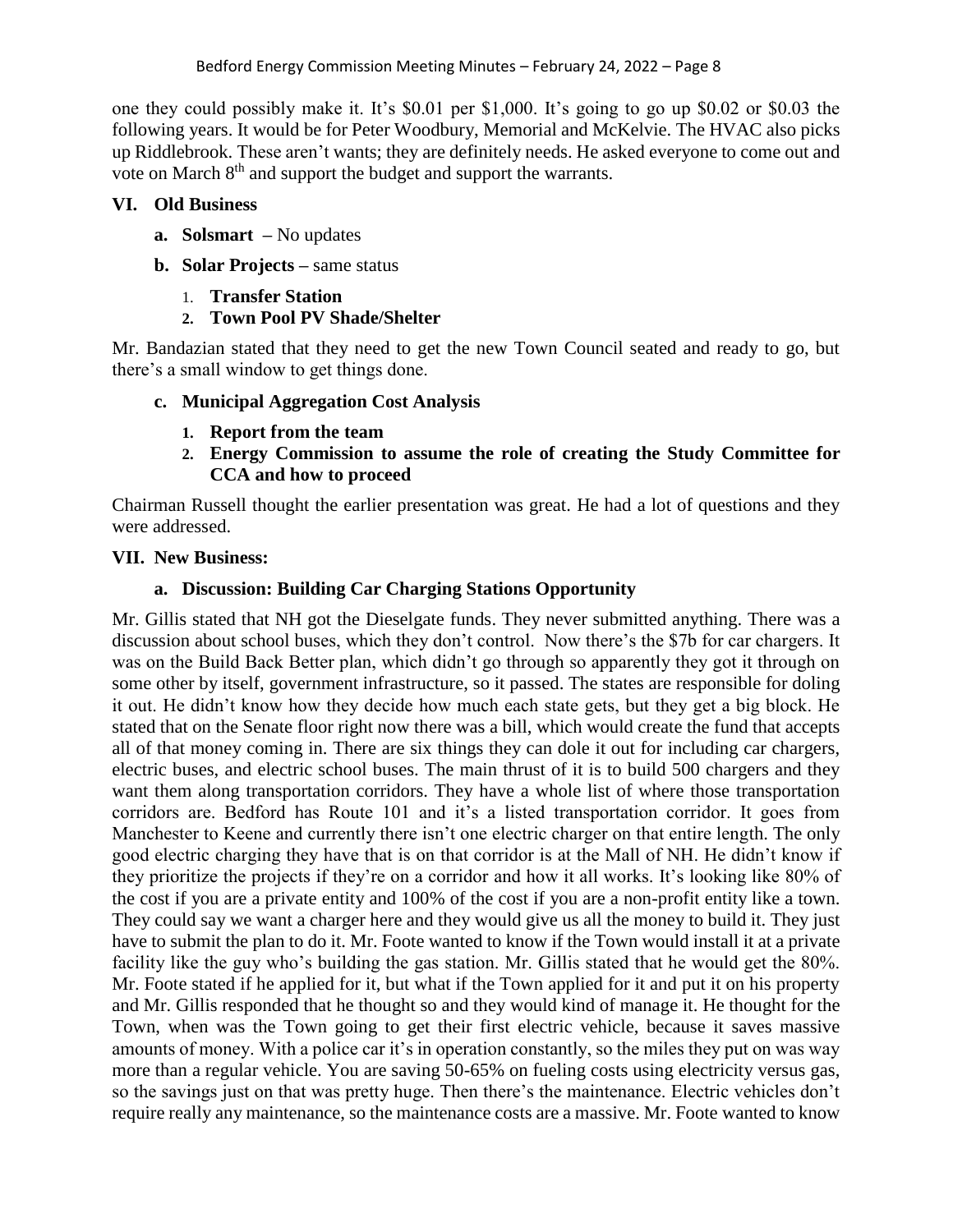if electric police cars came up in any type of discussion and Councilor Thomas responded not yet. She stated that the Police Department comes with what they want. Mr. Gillis stated that if you look at other police departments across the country; as of today there aren't very many electric cars. The only two things they are using are a little bit of the Tesla Model 3 and a lot of the Ford Mustang, because a lot of them were buying Ford products already so they are just switching over. They would need charging infrastructure at the police station and they would pay for all of that. Running a charger doesn't cost anything, because you could set it up so that it could take payments. Some towns used to put up free chargers, but he thought that was going to go away pretty soon. It's running all of the wiring and the new transformer; that's what costs all the money. Once you get going, whatever it costs for the power you just sell it for a little bit above that and it just kind of runs itself. The obvious places would be at the police station and the Town garage. Councilor Thomas mentioned how they were looking to build a new police station, so that might be the perfect time. When that project starts coming up and building the project, maybe that's when that gets incorporated in. If you are building the whole building anyway. Mr. Gillis stated that if they are already building the building you just fill it full of chargers and it wouldn't cost anything. Councilor Thomas stated that if there were to put them in the current building she didn't know if there would be an appetite right now, because they don't know how long the current police station is going to be there; it could be 2 years it could be 20 years. If the Federal government is going to pay for it, you just throw them in there and the regular citizen that pulls up to the police station for something or the other employees. Another fascinating thing that Ford is running is that they would be releasing their F150 pick-up truck, but Ford makes half of their money from commercial vans and pick-up trucks for commercial use, so they will be pushing out a van the end of this year or early next year. Along with it there's a software package you get and it monitors the van. You know it is and if the employee takes it home, they can just charge it at home and they will get reimbursed in their next paycheck for the home charging. They are the first ones to be pushing the whole fleet and charging management and getting all of that figured out. All this stuff could all be paid for, he's pretty sure, by this bill. Councilor Thomas stated that the State would have to figure out how to manage it and have to write rules to do it. Mr. Gillis thought that the fund to accept all of this money was being created this week. They haven't even doled out the dieselgate money, so who knows how long it's going to take them to start accepting proposals to dole this out, but by the time they do it would be cool to have some proposals to give them.

Mr. Bandazian thought a lot of the Federal money had to be spent by 2026 or it goes away. Mr. Gillis stated that if you look at the middle of Town, if they had EV fast charging where Flight Coffee was with the bank and Subway, if you were charging your car you would have something to do. They could tell the people that own that property about putting in fast chargers. Mr. Bandazian stated that they cannot spare a parking space for that, because they are not all theirs. Some of them are leased from the Town. Mr. Gillis thought that if the Town wanted to get into it he thought it would be good to put some charging stations on the little cut-thru road behind the 1750 Tap House. It's on the 101 corridor, the Town already owns the land, and it would be paid for 100%. Maybe the Town could make money off of it. He mentioned getting a couple of charging stations at the schools. Mr. Bandazian stated that eventually it's going to take a bite out of tourism in NH, because people with EV's are not going to want to come here and ski. Mr. Gillis stated that it's pretty bad. New England was probably the lowest, other than Tesla chargers that Tesla built.

Mr. Foote mentioned that it's 80% funding for private and stated that Goffstown Trucking owns the buses, but it would probably be considered a private organization even though it serves a public function. Councilor Thomas stated that the School District just does business with them, but they are a private business. Mr. Gillis stated that he's most excited about the electric school bus, because